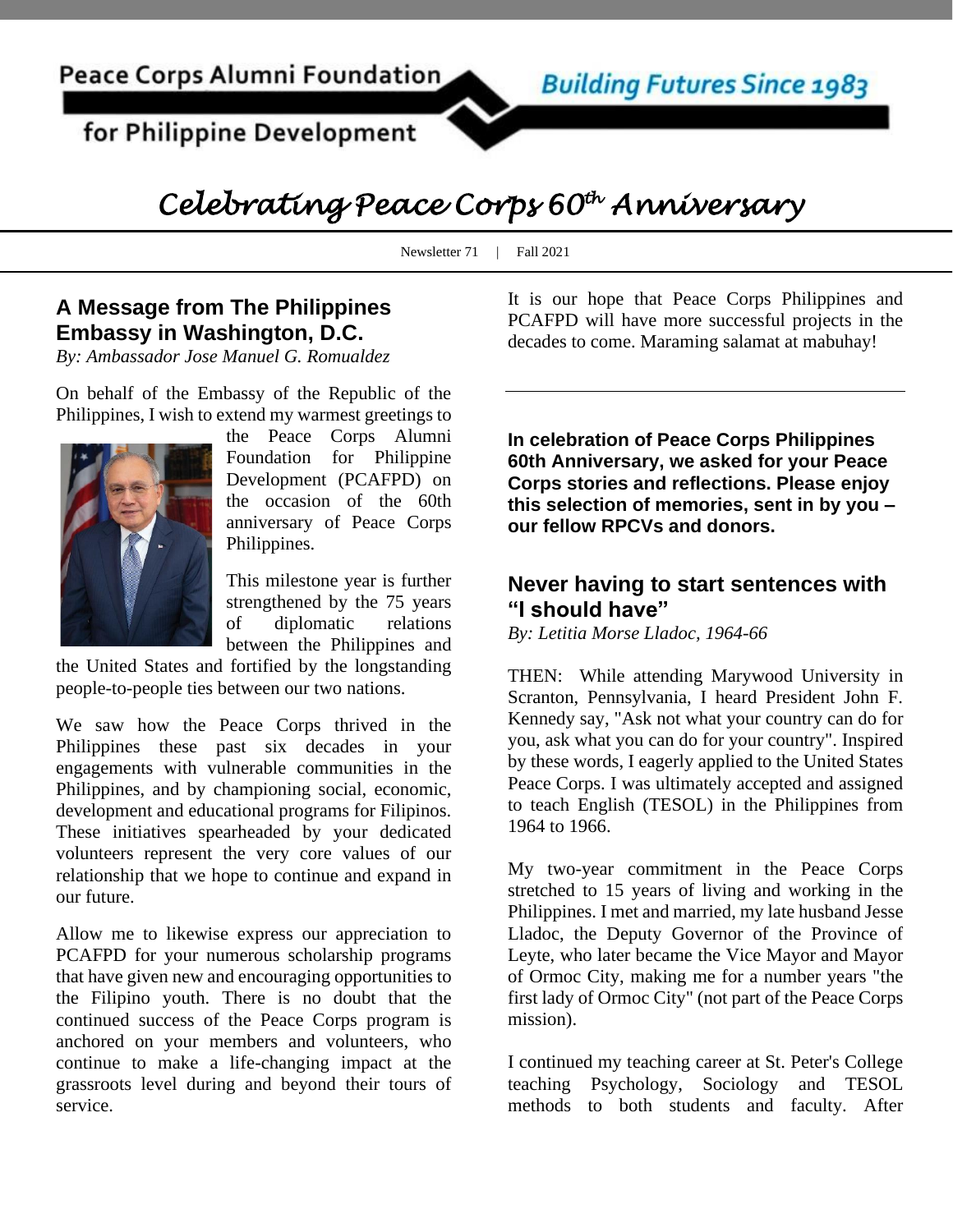completing a master's degree in counseling at the University of the Philippines, I opened a Bookstore and a Family Counseling Center.

Due to the growing political unrest in the Philippines, Jesse and I, with our two children, were forced to leave the Philippines in 1979. We settled in my hometown of Stroudsburg, Pennsylvania.

I continued my teaching career in the Social Studies Department at Pocono Mountain High School. I organized student groups to address issues arising from the new diversity in our school district. Throughout the years I developed English as a Second Language Programs in our school district and neighboring districts. I also organized ESL/ Multicultural/ Diversity In-service programs for administrators, teachers, counselors, and staff in Pocono Mountain and surrounding school districts.

I was employed as an Adjunct Instructor of Multicultural Graduate Education with Regional Training Center/Gratz College and The College of New Jersey from 1994-2011. I taught more than 1,500 teachers in Pennsylvania and New Jersey.



NOW: I am presently an Adjunct Professor at Northampton Community College, teaching English as a Second Language. I travel only seven miles from my home to teach what I taught in the Peace Corps more than 5O years ago!!

How different my life might have been, if I had never taken the opportunity to join the Peace Corps. My decision changed me forever and gave me a wonderful family and a world of experiences. I have never had to start my sentences with "I should have ... "

### **You Can Go Home Again**

*By: Gerald Mullins, 1961-63*

Through the years, many Returned Peace Corps Volunteers have gone back to their overseas sites. Perhaps not too many, however, have done so over a longer period of time than I, when I returned to the Philippines in January 2016. From 1961 to 1963 I was assigned as a teachers' aide at San Fernando Elementary School in rural Albay province in the Philippines. The school and community rest on the slope of the picturesque and nearly perfect coneshaped Mayon volcano. The January 2016 visit was my first time back to "my school" since I left in June 1963, a period of close to fifty-three years.

To my surprise -- and delight -- I was warmly welcomed and treated as a returning son as I walked onto the school grounds in San Fernando. The teachers and villagers had been alerted in advance of my coming so it was not a complete surprise. What was a surprise, however, was the large turnout, including more than a dozen of my former students, most who are now in their sixties. I joined the current students and staff in the pledge to the flag and singing the Philippine national anthem, "Lupang Hinirang". This was followed by a huge spread of breakfast delicacies including papaya, pineapple, fried bananas, and rice cakes, all prepared by the former students. At one point one of the men in the group spoke up and reminded me that I had given him a copy of the Boy Scout Handbook back in 1962. He stated, with considerable regret, that the book was destroyed when a typhoon struck the area a few years later. (A follow-up task for me when I returned to Wisconsin was to send him a new copy of the handbook.) A short while later, while visiting over breakfast, two of the women in the group of former students, who were grade three students back in 1962, started singing several songs I taught them during our time together. I was stunned when, from behind me, they started in with several verses of "Row, Row, Row Your Boat" and "The Itsy Bitsy Spider". They still remembered that small bit of fun we shared together so many years ago.

While one may wonder what tangible contributions are made through their Peace Corps service -- this was particularly true for early PCVs whose job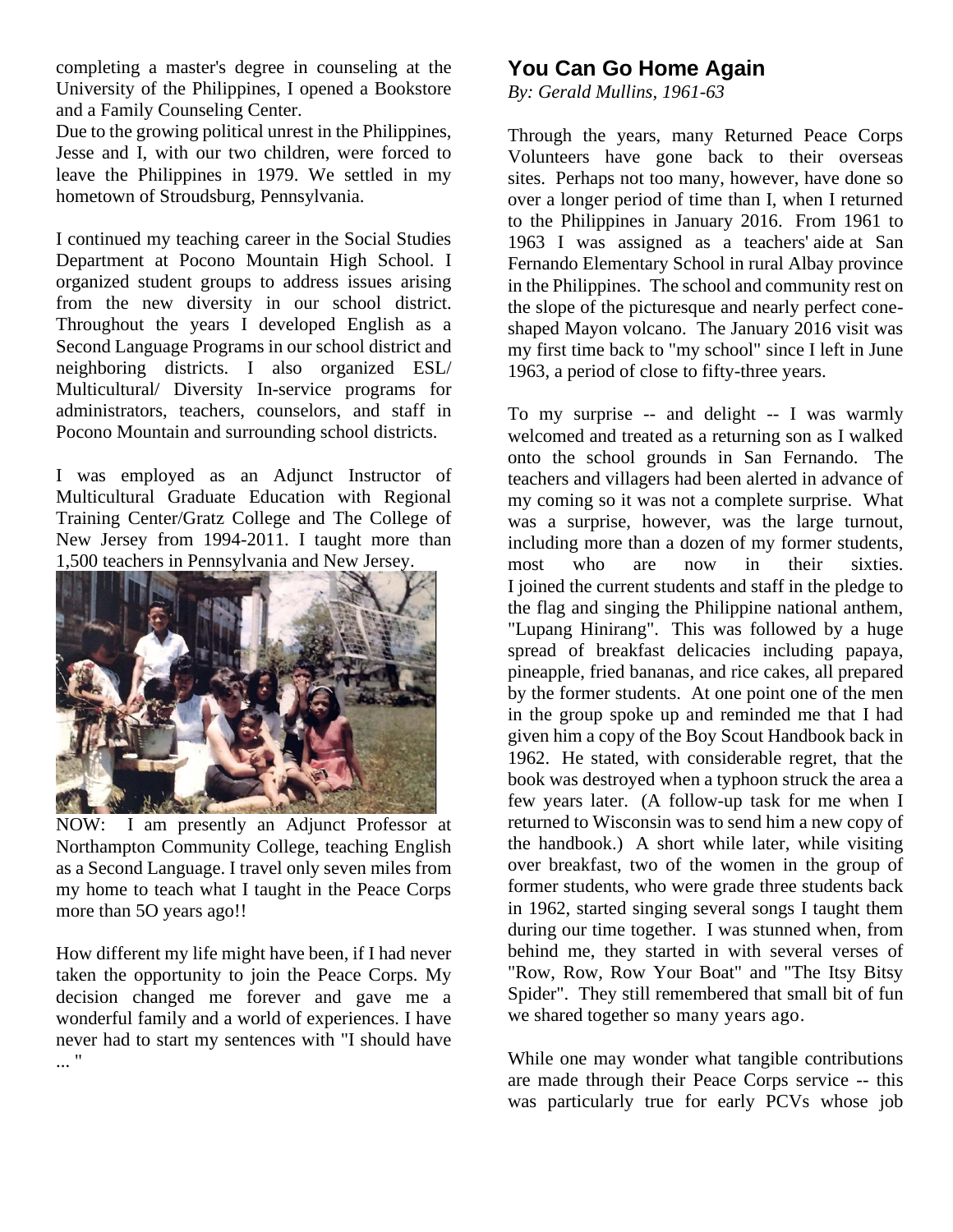descriptions were often not well defined -- I would say, nevertheless, there is no mistaking the success of the "good will" side of our efforts in the early days.



I continue to be pleased to have served in the Peace Corps and to have answered the call of President Kennedy to what was then a new, but very excitingsounding, program. The return described here further reinforces the good feelings I have about the Peace Corps.

Looking back, little did those of us who joined in 1961 -- most fresh out of college at the time -- ever dream the Peace Corps would endure as it has and that many thousands of Volunteers would follow. Finally, as a last word, to those RPCVs who have not yet journeyed back to their sites of assignment, be sure to do so. You will find that you can go "home" again.

#### **From San Jose, CA to San Jose, Albay, Philippines**

*By: Martha "Marty" Hull, 1961-63*

During my two years in the Philippines, I had three "home base" areas, all south of Manila: Masbate; Marawi, Lanao del Sur; and Libon/San Jose, Albay. Our stated job was to be a "Teacher's Aide" in English and science, but we were free to expand our roles as needed.

Libon is a rice growing central valley area. There was a small mountain range between Libon and the sea. Although I lived in Libon, the school where I was assigned, San Jose, was at the very top of the mountain range. San Jose was a small self-sufficient barrio growing sugar cane, camotes, and coconuts. A bus made three trips a day over to the sea where it

picked up passengers and fish and then came back to Libon. I caught the first trip over at 5:30 am and the last one back at 4 pm.

My school had two buildings that were government issue pre-fabs. There were three classrooms and a small administrators' office in these buildings. The other classes met in an old structure made out of bamboo, palm leaves, grass, and some corrugated iron strips left from WWII. These classrooms had dirt floors. The school had no running water, electricity, or toilets. Classes were held from 8:30 to 12, then children went home for lunch and a rest. The afternoon classes from 2 to 4 were not usually classroom activity, but work projects (cleaning, gardening). Occasionally the children got free play which was greatly enjoyed!!

Shortly after I arrived, the parents had a meeting and decided to build a room for me. They wanted me to start a library. I talked them into building another classroom as well as my room, which was to be half the size of a classroom. It took the men a little over a week to build the rooms. The sixth-grade boys and I made all the furniture for my room (a table, chairs, bookcases). The room was used for small group instruction and teacher work projects, as well as a small library with the few books I was able to get.

Towards the end of my stay there, the 6th grade teacher/principal didn't show up for class for several weeks. I wound up teaching 6th grade with no materials or lesson plans. One of the boys brought his carabao to school and we plowed a field for a



new garden. Unfortunately, for these students, 6th grade was the end of their schooling. There was no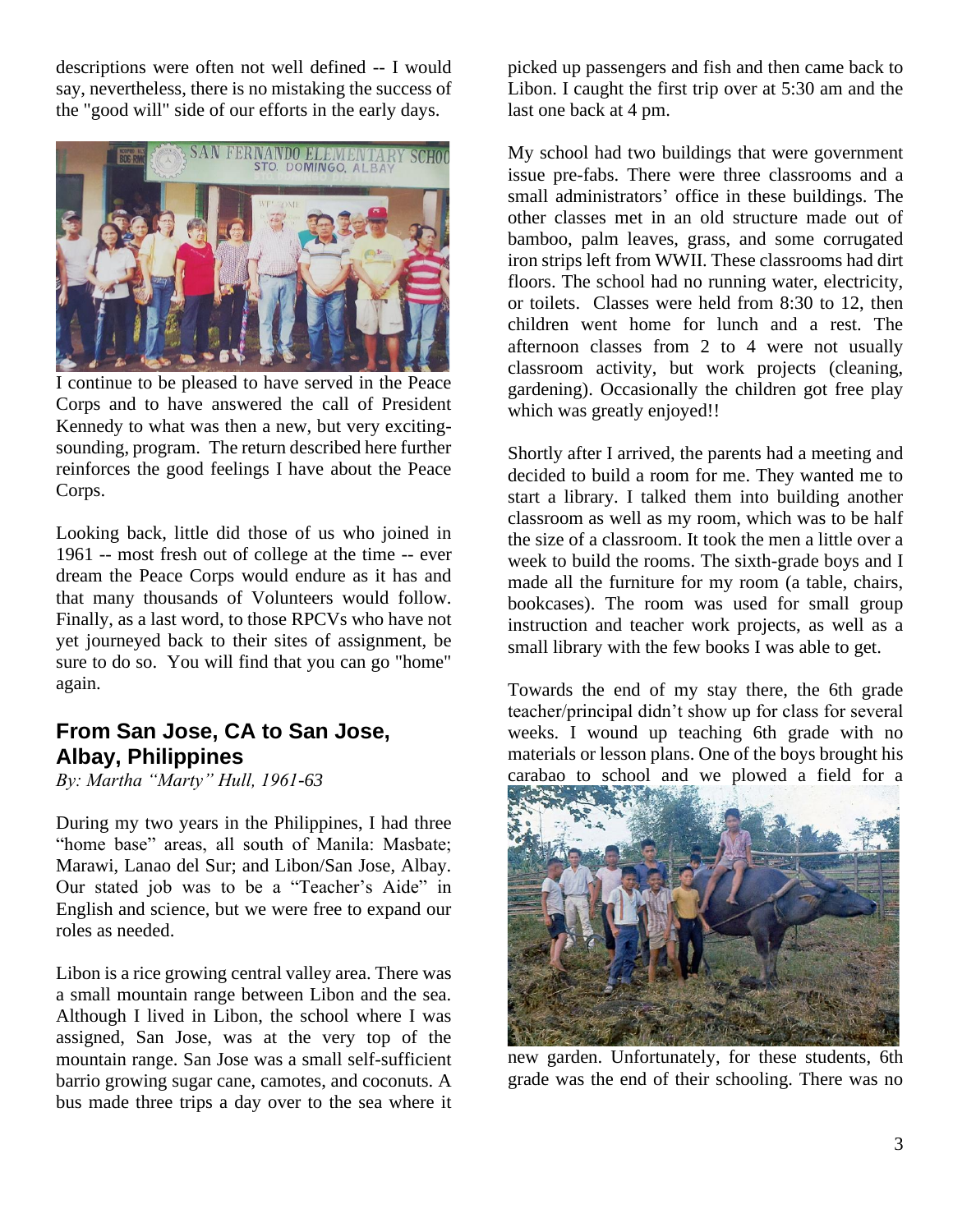high school they could attend without moving down to the central valley.

One of my favorite things at San Jose was our United Nations festival, which I started. The children were divided into groups representing different countries. I had to have several meetings with parents before any of them would allow their child to represent Japan, a nation still hated because of WWII. I worked with all groups except the one representing the US. The 2nd graders wanted to surprise me… And they did, donning costumes appearing as Native Americans.

I never thought of anything I did as a "project" and felt like a failure most of the time.... Now that I think of it, I do think I was doing what the Peace Corps set out to do, not making a big bang, but getting people to work together on common goals.

#### **RPCV Reflections on our Lives**

*By: Barbara Stoughton Hiller, 1963-65*

As a RPCV, I am often asked what we, as volunteers, accomplished in our assignments. As I reflect on my teaching time at Morong High School (Rizal) and Philippine Normal College (Manila), the more important question is how did the experience impact my professional and personal life?

From day one of training, we learned the importance of listening and continual self-learning. Every day involved teaching and building relationships through continual learning (Tagalog, cultures-theirs and oursand history). Embedded in all was the true meaning of humility and sensitivity.

Phil and I met in training, worked together as volunteers and married at the end of our service in 1965. We often talked about the impact of the Peace Corps on us as educators. We had learned that we were not simply mathematics and science teachers, but that through these courses we could have a deep impact supporting and challenging our students as they sought to define their futures.

The Peace Corps enriched our lives as a family, as educators and community members.

### **Still Remembering and Wandering**

*By: Michael Beaudoin, 1963-64*

Are there especially memorable moments from my time in The Philippines? It is a pastiche of so many events and experiences, some that have long faded from memory, and others as vivid as the day they happened. An early one concerns my last meal before leaving home and my first meal with temporary hosts on the island of Mindanao. Assuming it would be a while before I'd be eating lobster again, my family feasted on this classic Maine meal. My Filipino hosts' special treat? Lobster!

My arrival to my assigned barrio was not an especially auspicious start. A PC staffer stopped the jeep at a dusty crossroads, then instructed me to walk a mile into the village and ask where Mr. Saldo, the school principal, lived and introduce myself as his Peace Corps Volunteer. His casa was my casa until I was able to arrange for construction of a thatched roof cottage on the school grounds (cost: \$400.)

Perhaps my most vivid memory happened on November 22, 1963: My part-time houseboy came running into my cottage shouting: "Sir, your president is dead!" I still have the telegram Director Sargent Shriver sent every PCV around the world the next day which read: "Now, more than ever, we must all carry on the work that President Kennedy asked us to do."

When asked what I might consider be the most dramatic difference between my life in a remote Asian village 7000 miles from home in the early 1960s, and what it would be like today, I'd probably suggest it would be the impact of the digital age on daily life. I can recall only one phone chat with my family in two years, with communication limited to a once-a-month exchange of news via tissue-like airmail envelopes folded in half serving as stationary with hand written notes on the inside. Today's PCVs likely cannot imagine missing digital contact with loved ones back home most every day.

One question that remains with many RPCVs long after they have returned is whether what they may have accomplished might have had much impact on the people and places they encountered. For me, a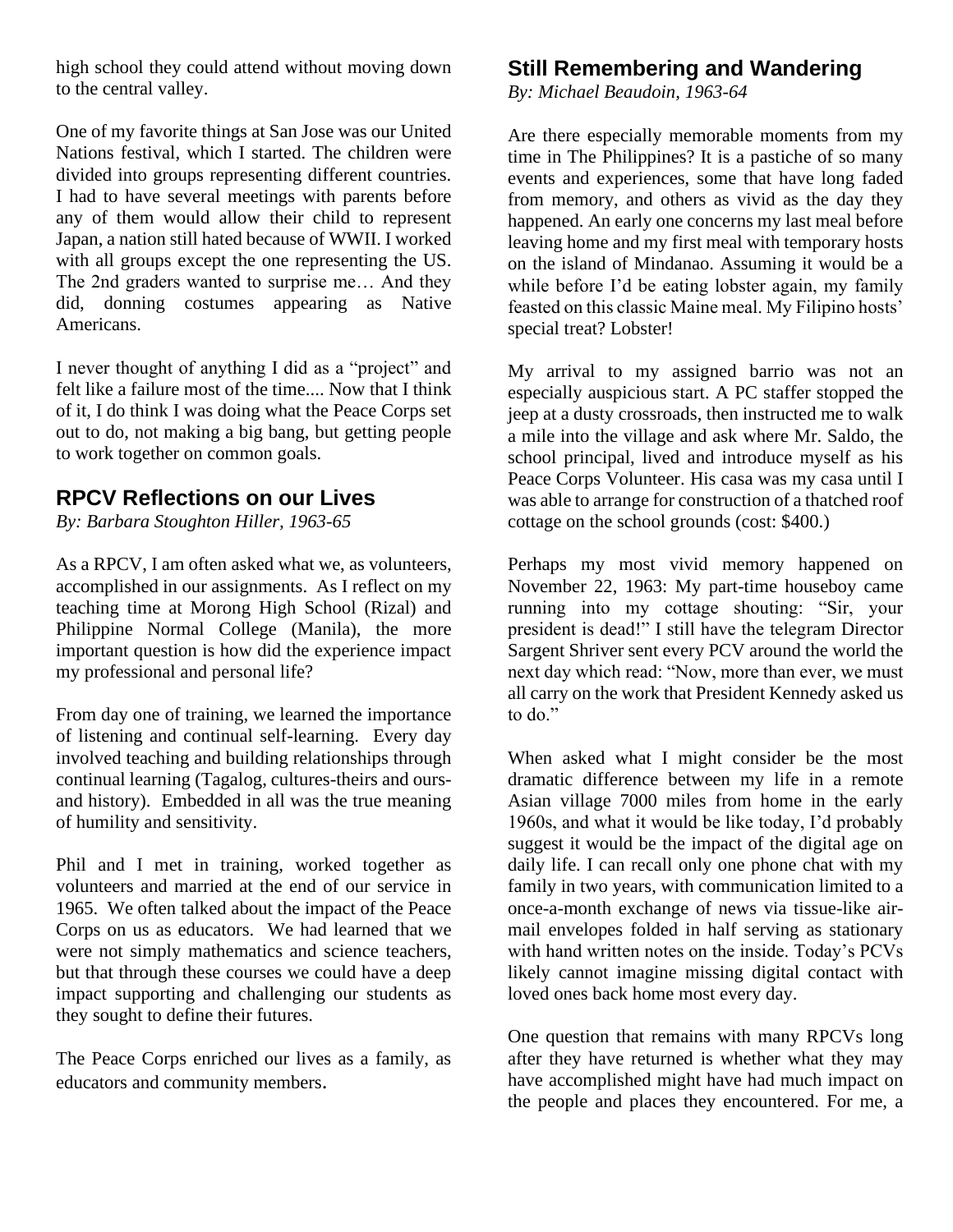partial answer came a few years later when I worked at PC headquarters in Washington, DC. In the library there, I spotted a magazine published in The Philippines that featured a story about an athlete who was a member of the country's 1968 Olympic track team. Though she did not win any medals, she did set a new national record in her event, one that had existed for 26 years! No mention of me, of course, but I had the special feeling that, as her high school coach, I might have contributed in some modest way to her athletic achievements.

Among the myriad ways in which my PCV experience had a transformative impact on my life, is my life-long quest for travel, having traveled in more than 50 countries.

T.S. Eliot was correct; we do indeed know a place, and perhaps ourselves, for the first time upon returning, and hopefully we are better for it. Our good works in those far-away places surely benefited us at least as much as those we engaged with for two or more memorable years.

#### **2021 Sargent Shriver Award**

Congratulations to Philippines RPCV Sherry Manning (2006-08), winner of the 2021 Sargent Shriver Award for Distinguished Humanitarian Service. This award is given annually to those RPCVs who continue to make a sustainable contribution at home or abroad. Sherry is founder of Global Seed Savers, a nonprofit committed to ending hunger by providing access to farmer produced seeds and foods.



### **Scholar Essays 2 nd Semester 2020-2021**

#### **Perseverance**

*Jeniefer Marcelo is pursuing a BS in Secondary Education at the Polytechnic University of the Philippines.*

People cannot reach their destination if they decided to give up along the way because of rock roads and long journey. I often put that thought on my mind whenever I lose hope and got tired. There are no shortcuts in obtaining the success and the good life that we are aspiring. We have to endure every obstacle that we may encounter on our way to success.

Students and educators were bombarded by various hindrances and difficulties since the pandemic began. I am in the field of mathematics and I admit that it is a little bit hard to cope with the lessons at this point when classes were only virtually done. Since we do not have stable internet connection in our province, there were times that I was not able to attend my classes. Sometimes, it was frustrating because those were my major subjects and I can only focus on my modules. However, if there are numerous blockages in the road, we must build our way. I cannot just sit, complain, and do nothing. Hence, I exerted much effort to learn those subjects. I should not be swayed by challenges if I really want to attain what I am desiring, which is success.

I am currently building myself as a future educator. Soon, I will have to deal with my future students who will also depend on my teachings. Thus, the effort that I am putting in the present as a college student is significant. The patience and perseverance in the present will serve as a preparation and will determine our future. I am constantly reminding myself that knowledge must come first. Recognition without knowledge is just a piece of paper.

I have several dreams when I was a child just like any other kid, but actually I did not really expect that I would end up taking this path. I was hesitant at first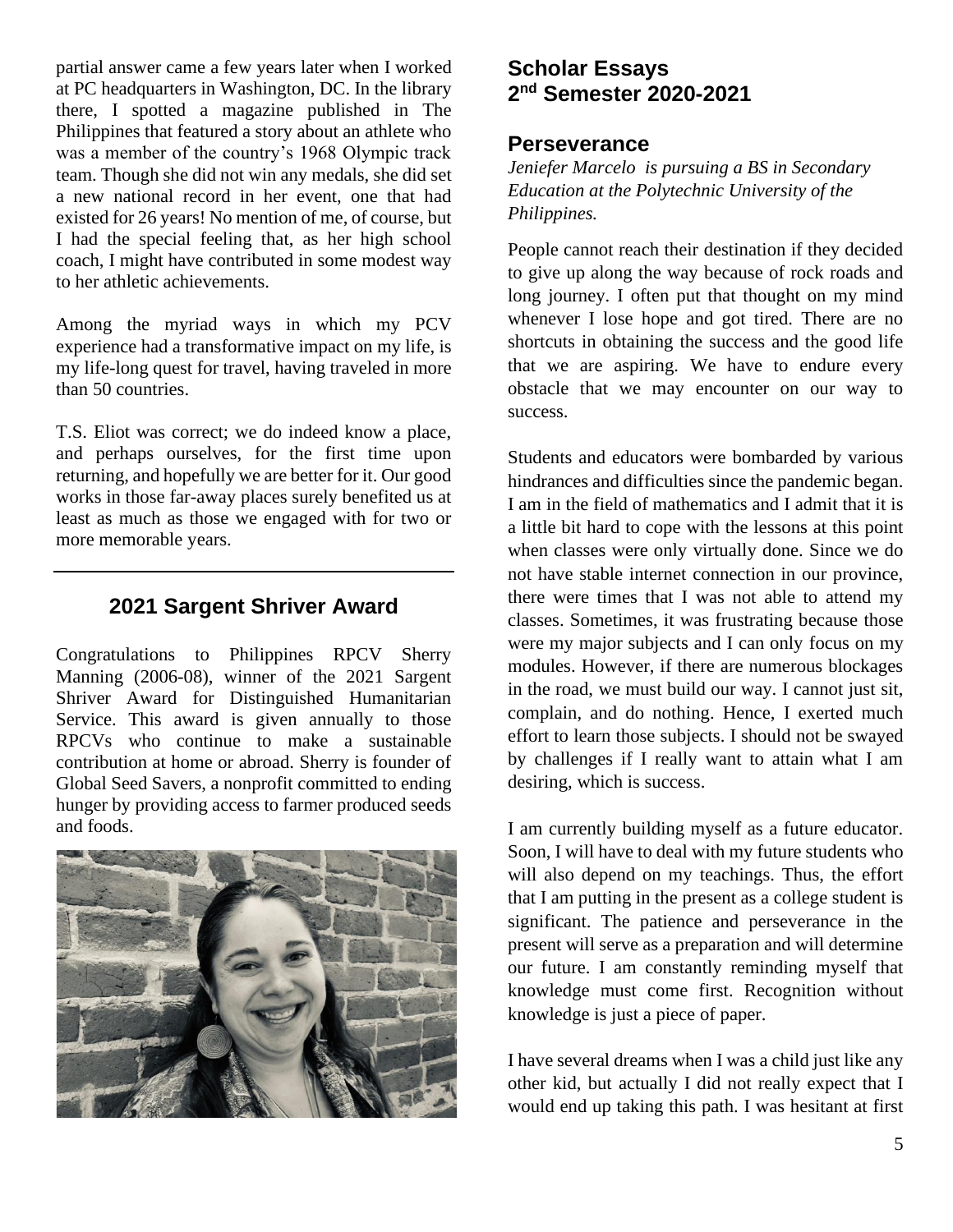because most of the times I lack confidence, and I have a fear of standing in front of people. On the other hand, I enjoy explaining things and the thought of helping others by providing the information and teachings that they need makes me happy. Being in this field reminded me of the importance of focusing on the learnings rather than any recognition and praises.

I am planning to teach here in our province where I started to create my dreams. I want to help thousands of children by sharing my knowledge and become part of their journey. The young generation needs an educator who is willing to understand his/her students' any circumstance especially wherein we are adjusting to new learning system. I would not become that kind of teacher if I would not persevere enough. Education is one of the essential things that no one can take away from us and it can be a door for several opportunities.

#### **A Glimpse of Online OJT**

*Jennalyn Basco is pursuing a BS in Psychology at Bataan Peninsula State University*

On the Job Training (OJT) is probably one of the best experiences a college student could ever have during his or her schooling, for it serves as a good medium to be able to apply all the theories and concepts he or she has learned during lecture sessions in class. It widens their grounds beyond the four corners of the classroom, and thus allows them to grasp the real essence of the field they have chosen. However, as the pandemic limits our freedom, the academe has adjusted tremendously as well; that even professors had encountered difficulties in providing quality education to the young minds.

Nevertheless, through our dedicated professors who handled our midyear classes, we were able to learn a lot, given that we only have a month to take up all the necessary skills required when we have been deployed in the real setting after graduation. As a technique, our college Dean Juliet Masangcap together with our professors came up with a webinarworkshop style OJT wherein they invited various

speakers who could share their expertise in different settings after graduating BS Psychology—clinical, industrial, and educational. Indeed, despite the challenges brought about by our current situation, the students are still able to receive quality education amidst the threat of the invisible opponent. With the comfort of our homes, we were able to know some of the necessary skills by just lending our ears to the speakers. Yet, I shall admit that the knowledge we got were at the bare minimum; yet, I am still grateful for we are aware how the university give their best effort to this; as it manifests through our professors' dedication and passion while teaching.

Hence, although there are doubt and fears within our hearts, we are still hoping that our batch would become competitive graduates and professionals in the future. As what I believe in, we shall not solely depend on the university's capability to provide education; rather, we have to do our part too by doing the best that we can in gathering enough amount of knowledge we crave ever since. We are the ones who create our path, after all.

### **Pushing Through**

*Kyle Sanes is pursuing a degree in Medical Technology from Southwestern University PHINMA*

I always believed that behind every successful person is a purpose that pushes them to go further despite the stumbling block they encounter. And I feel that I have found mine during this semester.

The workloads and pressures this semester were quite heavy for me because of having most of the laboratory classes during this period. It was very new because for lecture classes to be online, it was easy. After all, we will only be discussing and learning theories regarding the subjects. But for laboratory classes, it was different because you have to see the experiments first-hand to understand the whole concept. It was similar to how we had our classes during the first semester; we were given tasks to finish and quizzes to answer in short periods, without even having enough time to go over the books and learn everything. Some other experiments were only being explained through videos sent by some teachers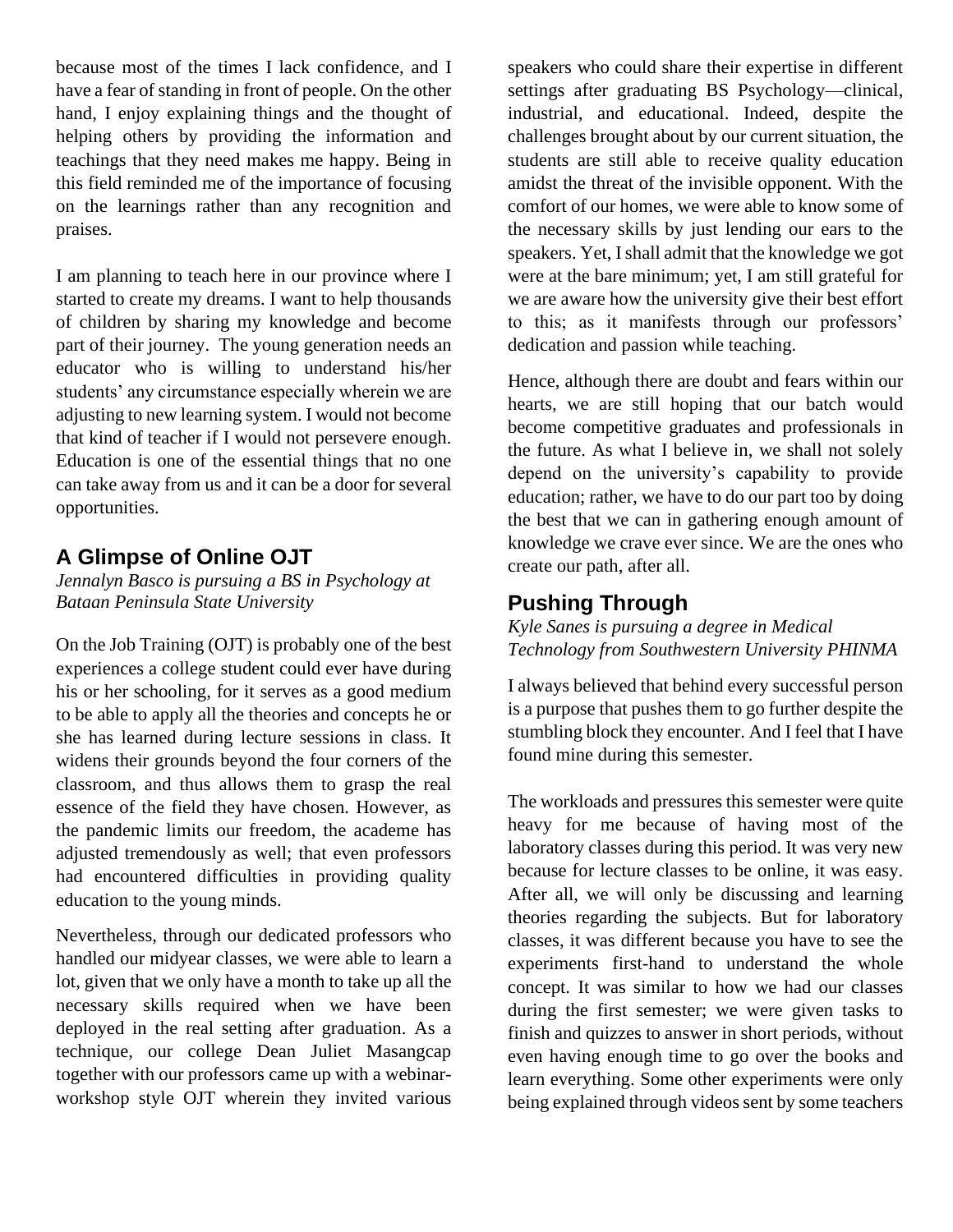while others were not even performed, so we would find videos from other sites such as YouTube to grasp the concepts. One thing that made it difficult was the exams that we had where they ask us results of tests and experiments which we haven't even seen and only would be based on several theoretical results. It would have been easier to remember it if we performed it.

I was slowly losing interest because the lessons that I have been trying to learn have become more difficult to understand with the new method of education. In the previous school years, laboratory classes were much more fun; because we were evaluated on how well we could perform specific tasks useful for the laboratory. But this time, it seems that we are only taught to imagine the procedures and the results afterward. We would be assessed as well on how well we could draw the steps and the results. I also had the chance to talk to several of my classmates about how they felt about our classes during the semester, and I would always hear the same answers. Most comments would be how the new type of learning was not compelling to how our teachers were not even exerting much effort to teach us.

Weeks after, one of our professors noticed how most students are not as engaged in learning as we are the past few months, and he suggested that we have a small talk with him. He asked us first about our concerns regarding our lack of spur to try and master the topics given to us. After that, he told us a story of how he complained and questioned himself about his profession after he graduated. He told us that the low salary grade of a Medical Technologist in our country urged him to try and look for a different job. But a month after working in the Medical Laboratory, he saw how important his profession is in medicine and diagnostics. Without Medical Technologists, bodily fluids and other specimens will not be tested, and the doctors will have no idea how to treat patients. He told us that one that touched his heart the most was saving a young kid's life who had an extreme illness. And now that we are currently fighting a pandemic, our teacher told us how difficult the hospital situations are; and how much more front liners are

needed because we play a key responsibility in saving the lives of our countrymen.

I think that the small talk that we had with him was beneficial to all of us. It made us understand how big of a role is waiting for us after we graduate. It made us think twice about slacking off and not pushing ourselves to give our best. Because we are learning all of these not only to be successful and have a better individual life but also one thing that we should be putting in mind is how we can help our future patients. Of all my experience this semester, I feel that what he told us was the most relevant because it aided me to see the purpose that signifies the values of a medical professional; to save lives for others to thrive. And that allowed me to continue pushing through.

#### **"Online Class Setting, Still Fighting…"**

#### *Anjie Baldo is pursuing a BA in Financial Management at Adamson University*

It's almost a year and a half already since this pandemic occur. Many lives have been devastated, companies have been shut down which led to unemployment, and some students was forced to discontinue their studies due to financial and emotional concern.

As one of the students who was able to witness the new normal setting for almost three (3) semesters, I could say that many of us are not yet able to fully adopt of the said situation. Even professors had a hard time in conducting online classes. Many temptations are being faced by the students in this online setting. Some of these are: we could just use our phone while having a class, can do online games, can go over our social media accounts, for most of the teachers cannot monitor their students on what we are doing behind the camera. We could even sleep even if the class is still ongoing. Thus, face-face class is far different from this online one in terms of the knowledge that the student could have gain.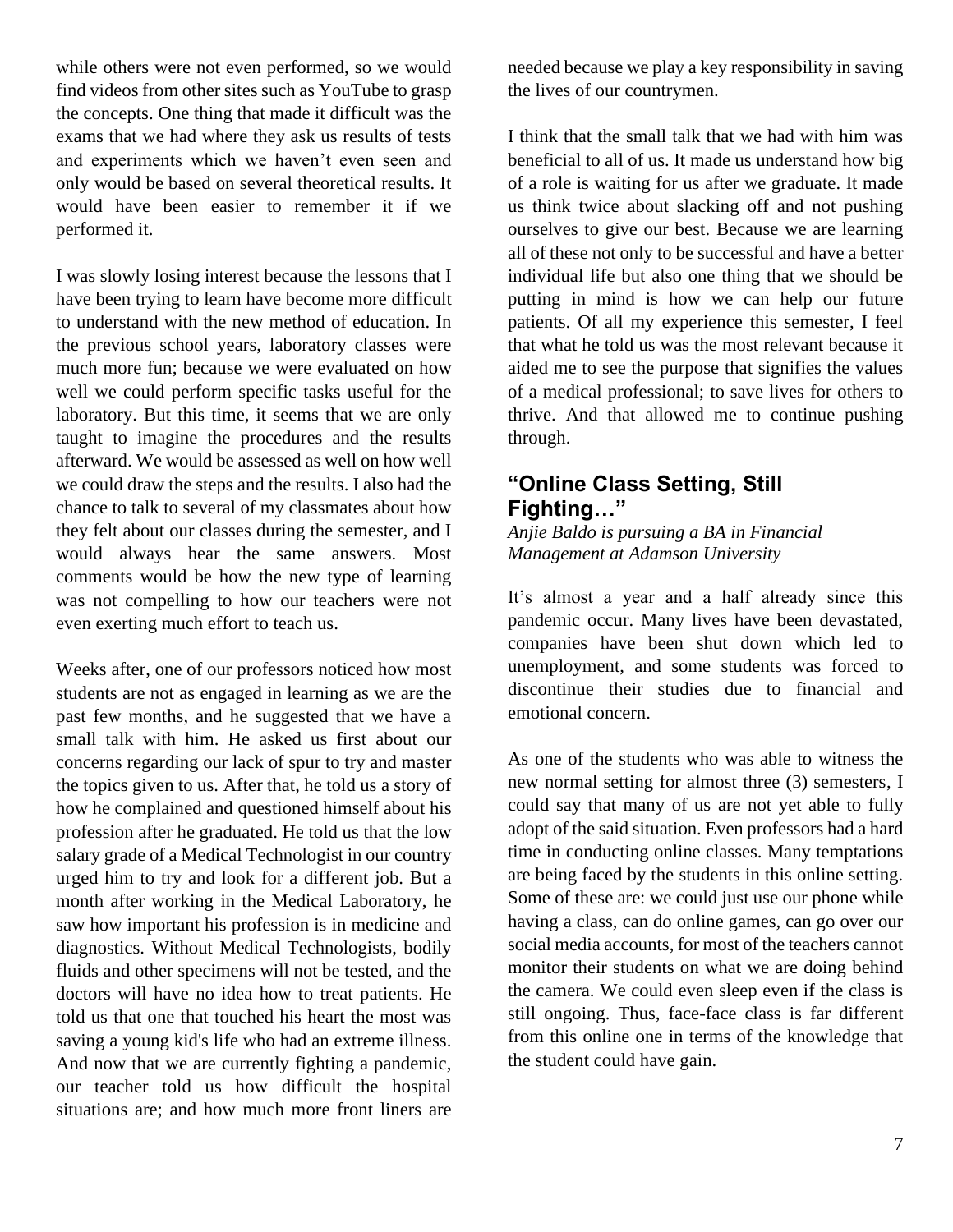Nevertheless, I am still looking forward that everything will be in place again soon. Every mourning hearts will be healed, our economy will rise again, and students will be able to go back to school once more. For now, I am grateful that I still able to continue my studies even in the middle of these circumstances. I am forever indebted to Peace Corps Alumni Foundation for Philippine Development (PCAFPD) for the continuous support through their scholarship program. Through the help of PCAFPD, we chose to look on a brighter side knowing that we are beyond blessed for we can continue our studies amidst crises.

May the Almighty God Bless all the people behind this foundation for they are indeed a blessing to many. May the Lord God keep us all safe, heal all the people in the entire world and the world itself.

#### **PCAFPD Human Development Grant in Action**

*By Justin Tabor, PCAPFD Grants Manager*

I recently had the chance to check in with Emma Sarcol, a Philippines RPCV currently living in Cebu and working for the Glory Reborn organization, one of PCAFPD's inaugural Human Development grant recipients. Since being awarded nearly \$1500 in June, Glory Reborn has started the implementation of their project and had some exciting windfalls. Through the kindness of their trainer, what was supposed to initially be a two-person Lamaze coach training was expanded to include all 12 of the organization's clinical staff. One of their staff had this to say of their newfound knowledge, "I just recently applied what I learned from the Lamaze seminar to one of the births of our patient at Glory Reborn. It was such a beautiful and emotional experience. Already I see a big difference, despite a big baby, an easier delivery, less

postpartum pain and a happier experience for mom too!"



Pictured: Doc Nina Yang stands with her Lamaze training certificate.

With their training complete, two of Glory Reborn's staff are reviewing for their Lamaze certification exam. We wish them and this project continued success! And thank you to all of our PCAFPD supporters for making this grant program possible. If you are interested in learning more about Glory Reborn's work or supporting their efforts feel free to reach out to our Grants Manager at [PCAFPD.grants@gmail.com.](mailto:PCAFPD.grants@gmail.com)

#### **Join us for another 60th Anniversary webinar event.**

Join us for a 30 min Q&A with Peace Corps Philippines Country Director, Jenner Edelman, followed by a virtual Holiday Social where you can mingle and chat with fellow RPCVs and PC Philippines staff.

#### **Wednesday, December 8th at 8pm ET**

#### **Register online at:**

**http://www.rpcvphilippines.org/get-involved**/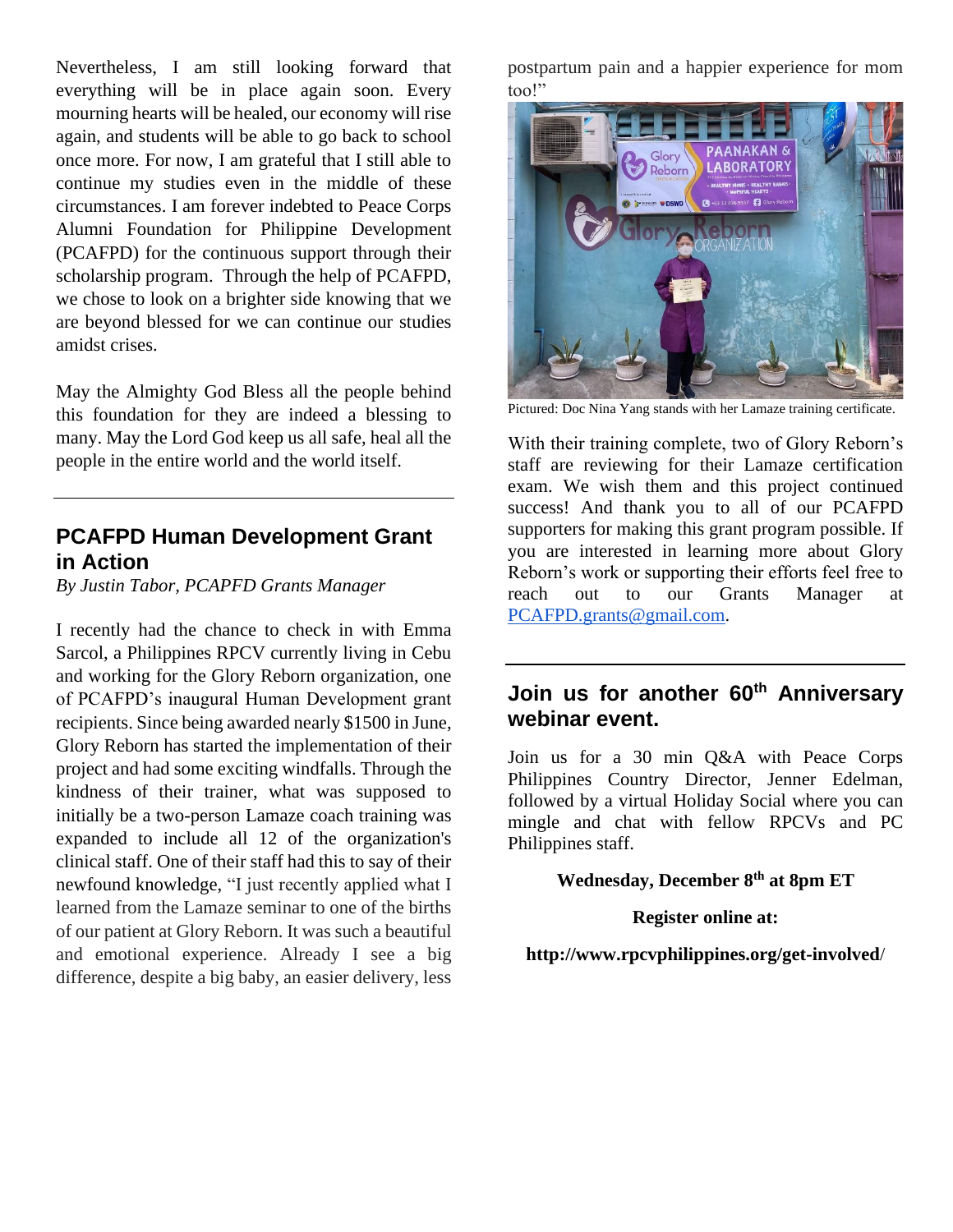#### **Contributions from our generous supporters:**

Many thanks to those listed below who made gifts to PCAFPD between May 2021 and October 2021. IHO and IMO are gifts In Honor Of or In Memory Of the person or group indicated.

Mary Ann Ahrens Miriam Aiken Chuck Amorosino Jeff Amundsen Bill Austin Pamela Groteluschen Bansbach Connie Coe Bauer Dr. Michael J. Bercik Linda Cover Bigelow Ben Bloom Samuel Boglio Kenneth Bollerud<sup>1</sup> Margaret Ann Bradley Anthony J. Brancato John Buckstead Colin Byers Louis & Dolly Byers Emma Caligtan Elinor Capehart Gerard Capozzalo<sup>2</sup> Bruce Casey Patricia Gerken Charles Linda Clark David Curry Judy Kealey Diaz Stephen Dienstfrey<sup>3</sup> George Duncan Dr. George T. Duncan Jenner Edelman Leah Eggers Bruce Falk Joseph & Joette Flora<sup>4</sup> Virginia Lashley Foley Carol Freeman Dr. Kathryn S. French

Lila D. Gardner Sandra Mieseler Getter Tracy Gleason Arlene Goldberg Teresita D. Gonzales William Grifenhagen<sup>5</sup> Barbara Stoughton Hiller<sup>6</sup> Dr. Richard Holzman<sup>7</sup> Keith & Paterna Hooper Jean Inglis<sup>8</sup> Lois Ann Jacovitz Steve Jasper Joe Jerardi Katherine Jordan Lynn Juffer Charles Kaza Nick & Ruth Kesselring Royal Mary Cameron Kilgour Sondra Williams Klein Joel Kolker Katherine A Kowal Lon Kramer<sup>9</sup> Flor C. Lampert Judith V. Lesner<sup>10</sup> Jay Litt James & Susan Lytle Denis & Linda Maloney Gerald Malovany Sherry Manning Helen Maxson Marilyn E. Maze Sally Pierce McCandless Jon McCluskey Michael McQuestion Stephen Meyers

Barbara Thayer Monaghan Ted Nawalinski Jerry & Iris Nelson Susan Marie Neyer Tim Noe Dennis O'Brien Jerry Y. Ogawa Kay Linder Parrish<sup>11</sup> Linda Henry Perron Ronald Peters<sup>12</sup> Jim Peterson Leslie Piotrowski Albert Poche Susan Pons<sup>13</sup> Mary Procyk Barbara Rang Art Raphael<sup>14</sup> Alan & Adela Renninger Michael & Rufina Rice<sup>15</sup> Rona Roberts Larry Robertshaw Denny Robertson Adam Robinson Alan Robock Michael & Betchie Robotham Paul Rodell Michael Rodell Bernice Rohlich William Romaine<sup>16</sup> Alex & Lesley Romero Karen Olness Rudio Pedro & Clavelina Sarmiento Roberta Potter Savage Martin Scherr Charles Schwartz

Paul Searles J. Michael Shafer<sup>17</sup> Thomas Sharpless<sup>18</sup> Caitlin Sherman Scott & Melanee Sherman Stefanie Simpson Bruce & Barbara Sims Elizabeth Singler Mark Edwin Smith M. Ann Snuggs Jane Sommer Julie Stahli Karen Steele Tim & Eden Stewart Terry Sthymmel Honorata C. Talavera<sup>19</sup> Donna Taylor<sup>20</sup> Dee Marie Teodoro<sup>21</sup> Donna Thatcher Ralph Thomas Charles Thomas<sup>22</sup> Katherine Tucker Walter R. Turner Bill & Sonia Valentine Mary Vanderford Beverly & James Voss Alan & Pat White Anna Whitcomb Dr. Linda M. Wicks Dave & Hermie Wilder Frances Williamson Dr. Adamson Diaz Wong Evelyn Mittman Wrin Carol Westerlund Ziegeldorf

<sup>1</sup> IMO Natalie Bollerud IMO Deane Wylie IMO Eric Thiess and IMO Sotero, Mercedes and Emmanuel Talavera IHO Roland de Jesus IMO Victoria Lewis IHO Pepeekeo Group 19 IHO Group X

Vicki Suyat

Suyat - Gr. 19

8 IMO Lilia E Peters <sup>9</sup> IMO Laurence Foley <sup>11</sup> IMO Keith Linder <sup>12</sup> IMO John & Agnes Kramer (Parents)

<sup>13</sup> IMO John & Agnes Kramer <sup>14</sup> IMO Joan & Agnes Kramer (Parents) <sup>15</sup> IMO Corazon Hernandez of Roxas City Capiz <sup>16</sup> IMO Rachel Singer <sup>17</sup> IMO Phillip Hiller

 IMO Lilia Peters IMO Manang and Manong F. Sales IHO Sarah Wilkinson McMeans IMO Thomas Ackevet IHO SF159, Davao del Sur